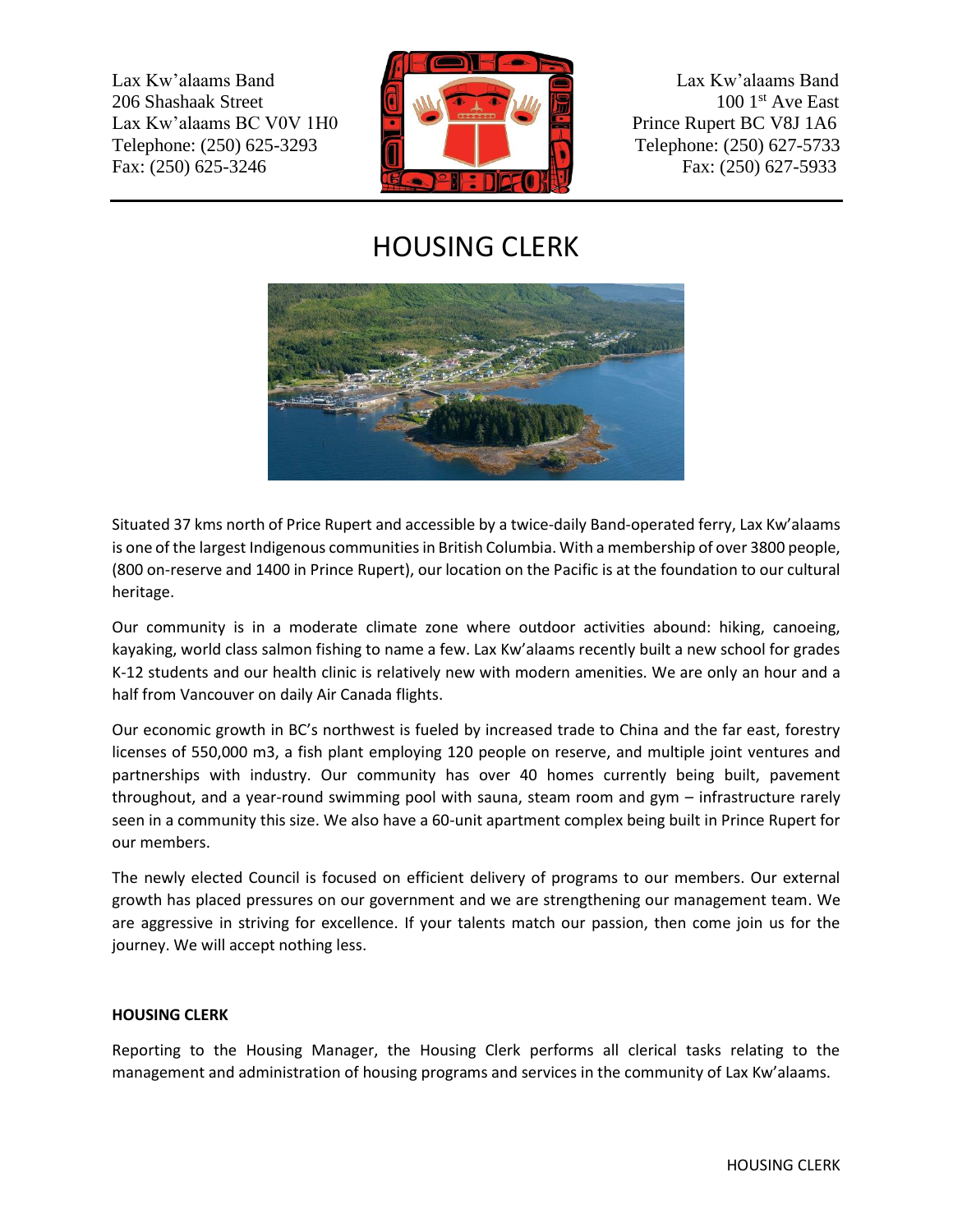Lax Kw'alaams Band Lax Kw'alaams Band 206 Shashaak Street 100 1st Ave East Lax Kw'alaams BC V0V 1H0 **Prince Rupert BC V8J 1A6** Telephone: (250) 625-3293 **Telephone: (250) 627-5733** Fax: (250) 625-3246 Fax: (250) 627-5933



This is a full time, permanent, union position, represented by the Canadian Union of Public Employees (CUPE).

Duties and Responsibilities

- Complete any necessary tenancy agreements/extensions and housing maintenance agreements;
- Assist with the completion of funding applications as directed;
- With the support of Finance, track rent collection and security deposit payments, and follow-up and address late payments.
- Greet visitors to the Housing office, determine the nature of their visit and direct them appropriately;
- Answer the phone, respond to inquiries, re-direct calls, and take messages as appropriate;
- General office duties such as typing, photocopying, faxing, filing, and editing;
- Monitor mailbox and distribute incoming mail appropriately;
- Type correspondence as required and deliver to the appropriate parties for signature;
- Track, review and keep records of housing applications, renovation requests and new projects;
- Provide support, guidance, and assistance to the Lax Kw'alaams Housing Committee.
- Coordinate move-in and move-out dates, including unit inspections and related paperwork.
- Ensure that the Nation's housing policies and by-laws are consistently implemented and enforced throughout the communities.
- Work with tenants to resolve housing concerns and complaints and maintain a record of issues addressed.
- Maintain a record of required housing maintenance and assess and prioritize work to be assigned to the repair and maintenance staff.
- Prepare work orders for contractors;
- Maintain the records and filing system; and
- Any other housing related tasks and duties as directed.

## Formal Qualifications

- Grade 12 Graduation;
- Satisfactory criminal record check;
- Valid Class 5 BC Driver's license; and
- Successful candidate must reside in Lax Kw'alaams, BC or be willing to relocate to Lax Kw'alaams, BC.

## Preferred Skills, Knowledge, and Competencies

- High standards of ethics and confidentiality to handle sensitive information;
- Detail oriented: